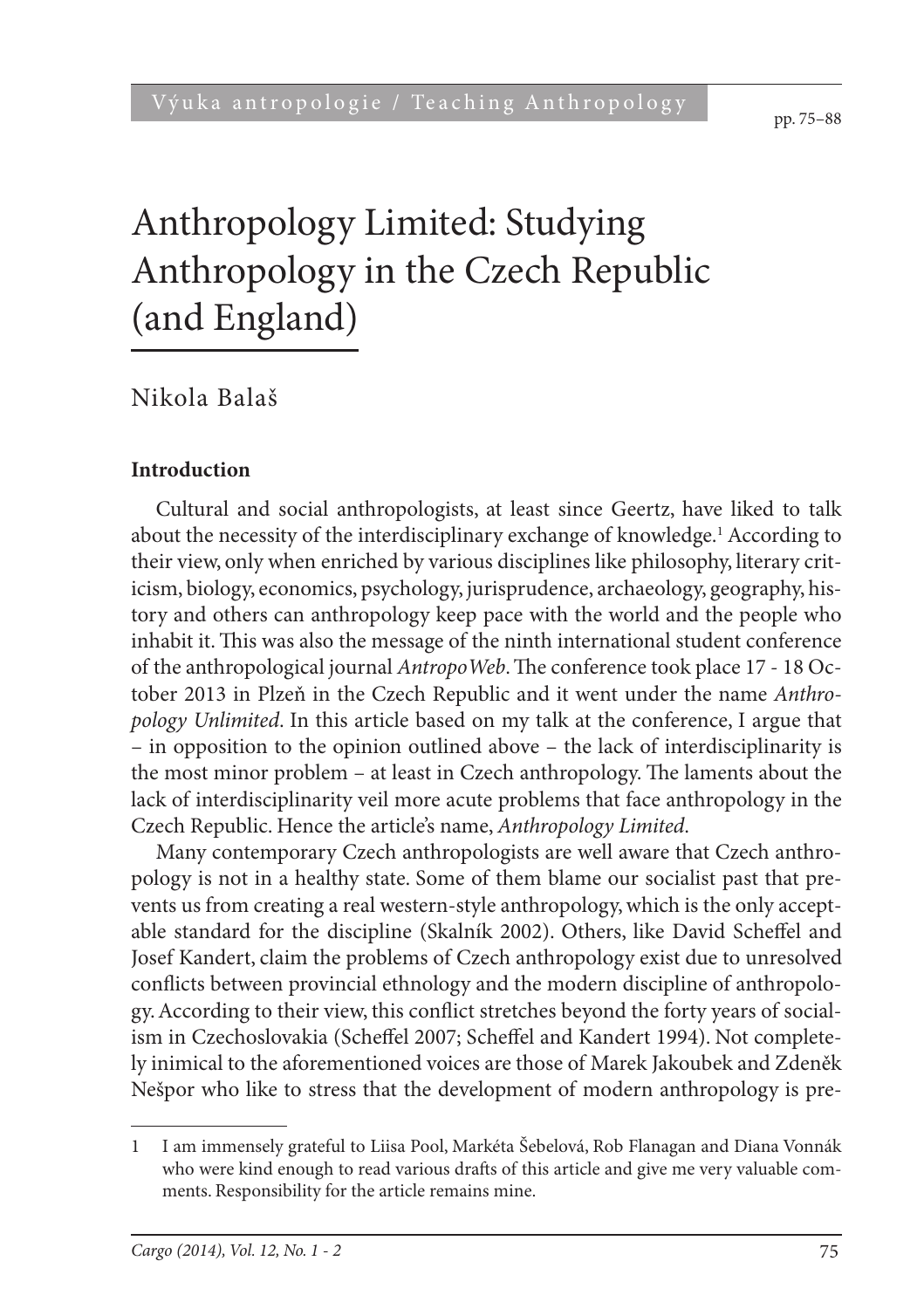vented by the very fact that anthropology is generally understood either as a science of folklore or as a science of the human body, both of which have deep roots in engrained disciplines of the Czech academe. Thus, to speak about socio-cultural anthropology today would merely be to use a different label for old approaches (Nešpor and Jakoubek 2004; Jakoubek 2012: 323). Whatever the causes are, Czech sociocultural anthropology is consensually thought not to be in a good state and the possibilities for it to thrive are judged to be limited.<sup>2</sup>

All these ideas about the current condition of Czech anthropology are based on historical inquiries. In my article, I share the critique of Czech anthropology but I advance a different kind of argument. I claim that the parochialism of Czech anthropology is also caused by the structure, form and content of contemporary curricula in sociocultural anthropology. I do not contest historical explanations, but at the same time I want to offer a more down to the earth point of view. I am not interested as much in causes, as in demonstrating consequences and corollaries.

In the first part of my article I offer a general description of educational practices at a Czech department of anthropology. In the second part I say a few words about my Erasmus experience in England, which results in a comparison in the third part. In the end, I propose some solutions.

It is important to stress that my point of view is a student's point of view. It is predominantly senior academics who write critical articles about Czech anthropology. However, I feel that their respective positions within the system prevent senior academics from seeing the bigger picture. Not asking students' opinions is the rough equivalent of conducting fieldwork without taking into account the statements of informants. To complete the picture, the student's point of view is also necessary.

Before I develop my argument, I would like to point out that my paper is not a result of systematic research. I base my argument on informal discussions with my classmates, professors, students and friends, as well as on my own experience within two departments of anthropology. The aim of my paper is not analysis, but criticism.

## **A Jack of all Trades**

I have been involved with Czech sociocultural anthropology since 2005, the year I started to study my bachelor degree at a department of anthropology (further referred to as Gotham). While I was a bachelor student, my classmates and I had to take many different courses. We studied the basics of sociology, philoso-

<sup>2</sup> For a general discussion about socio-cultural anthropology and its relation to the central European tradition of ethnography and ethnology in the post-socialist world, see Hann et al. 2007.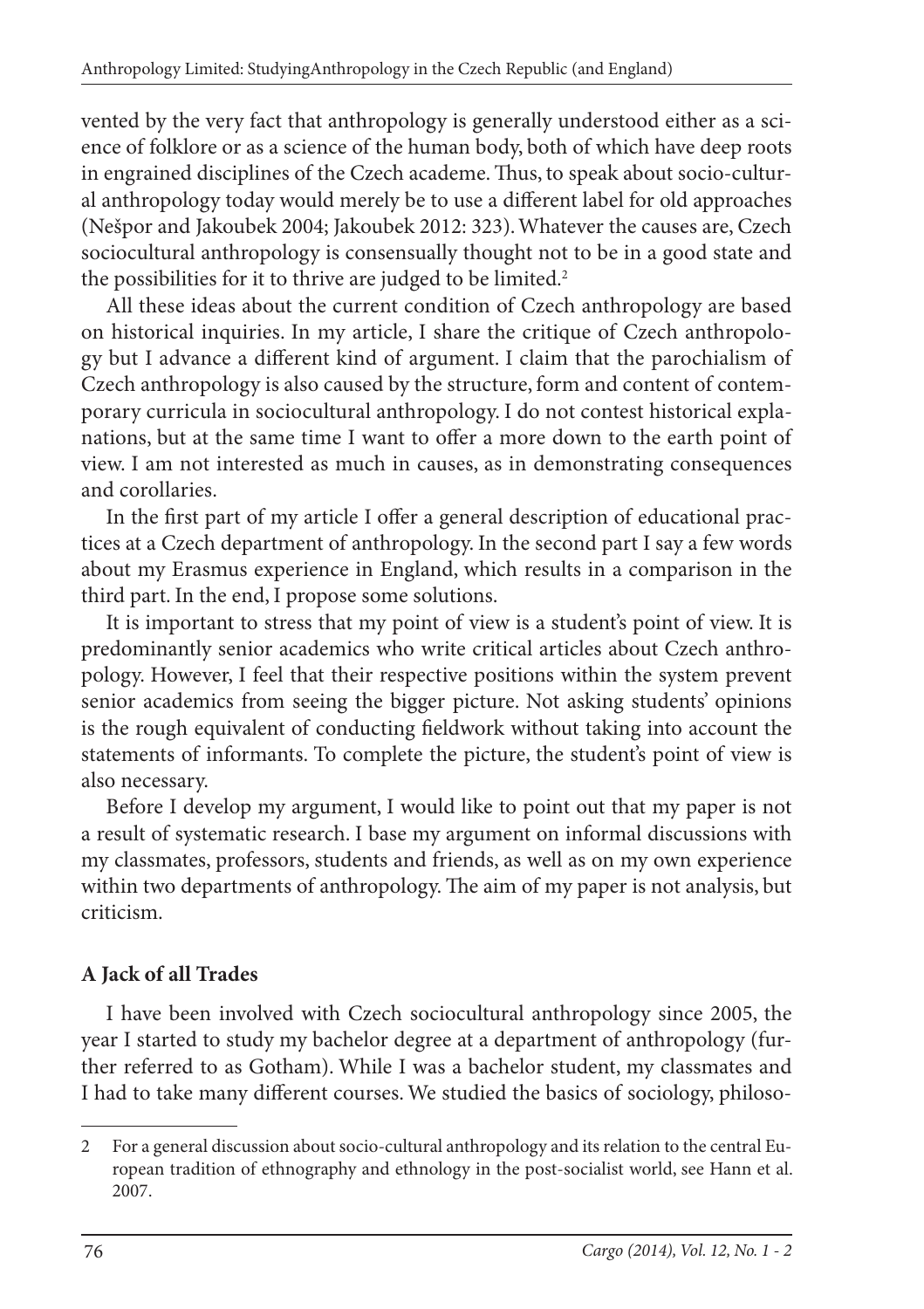phy, archaeology, biological anthropology and evolutionary theory, political science, linguistics, museology, folklore, history and historical anthropology, qualitative and quantitative methods, and finally, cultural and social anthropology. Beyond the courses that were obligatory for every student, we were able to select additional courses. They included ethnographies of world regions (Africa, Americas, Asia), English language and another foreign language. During our second year, we had to pick a topic for our bachelor thesis. In the third year, we had to hand in our theses, defend them and pass the final exams.

I had to extend my studies from three to four years because of a failed language exam but, as far as I know, prolonging studies is a fairly ubiquitous phenomenon in Czech anthropology. As there are no tuition fees at public universities in the Czech Republic, extending the length of one's study does not entail serious financial difficulty. The same is true in the case of students studying their MA; sometimes they prolong their studies.3

I do not find the four years of my bachelor studies ridiculous when I judge it by the amount of courses I had to pass. I glanced at my diploma and found that in order to obtain my degree I had to pass forty-nine courses, write a final thesis and pass final exams. To be eligible to obtain a degree one must, among other things, collect 180 study credits in total, with one course usually worth three or four credits. Forty-nine courses over three years made an average of *sixteen courses per year* and *eight per semester*.

What does a typical course look like at a Czech university? Some of the courses consist solely of lectures, others consist only of seminars, whilst some of them consist of both lectures and seminars. Seminars and lectures are attended weekly or fortnightly in a thirteen-week long semester. During my studies there were a few courses that consisted of neither. In such rare cases, students were supposed to join an educational excursion and write a report.

It is one thing is to attend lectures and seminars, but another thing to pass a course. How can a student pass her course at a Czech university? As far as I know, there are no guidelines concerning the appropriate method of examination; every professor is thus at liberty to choose her own method. Some want students to write essays. Others want students to take written tests, whereas other professors prefer oral exams. Usually two of the above mentioned are necessary (e.g. an essay and an oral exam) and sometimes all three are necessary for a particular course.

<sup>3</sup> Many of my classmates worked and studied at the same time, so they did not have enough time to graduate in three years. It is also not exceptional for people to study on more than one study programme at a time. I have a friend who studied law and anthropology, another who studied economics and law, and another who studied ethnology and anthropology. Sometimes people study on different programmes at the same university; sometimes they study different programmes at different universities.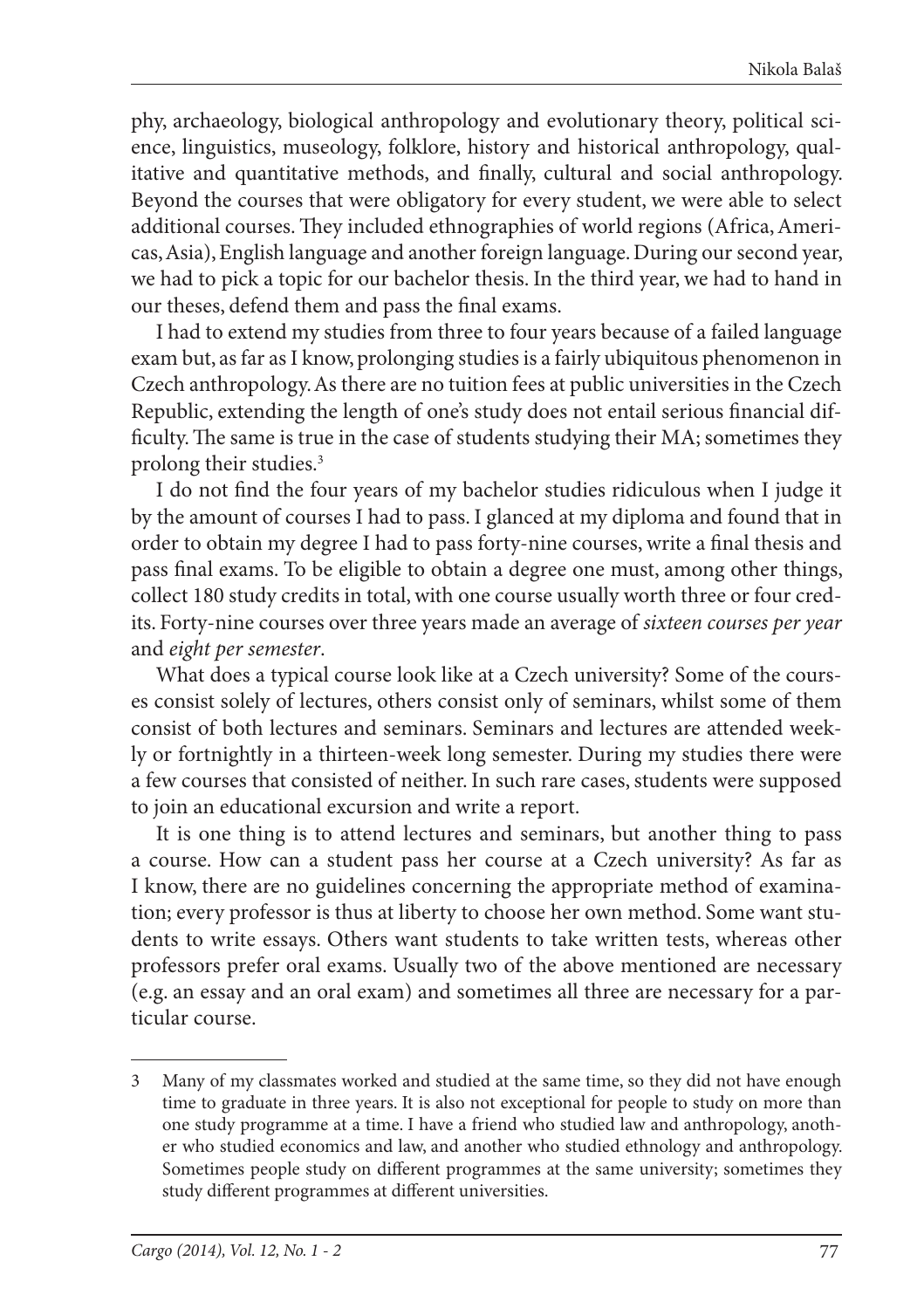The important thing to note is that students spend most of their study time in the classroom. Every lecture and seminar is usually ninety minutes long, during which time students have to follow professors' presentations and take notes. This is the prime source of acquiring knowledge at Czech universities. After every semester follows a six-week long exam period, during which students are supposed to pass their exams. If a student studies from her notes, given that they are detailed and comprehensive enough, there is usually nothing that stands in the way of a successful outcome. Of course, some curricula require the reading of additional books and articles, but readings were only a secondary source of knowledge and additional resources were not important for passing the majority of our exams. A student could usually pass her exams without having read any books or articles.

My bachelor degree gave me some basic ideas about anthropology and it provided me with a general outlook on the humanities. My bachelor thesis allowed me to tackle a particular topic, but my knowledge about anthropology and other fields was mainly achieved by learning by rote and not by learning by reading and discussing matters. I gained a degree in social and cultural anthropology, yet I did not really know what anthropology was. My bachelor's degree was anthropological merely in name. I knew a little about many things and some things about sociocultural anthropology, making me feel like the educational equivalent of a 'jack of all trades.'

## **Master of Anthropology**

I finished my bachelor's degree in 2009 and started my master's degree at the same department in the same year. When I started my master's degree in the autumn of 2009, I was filled with enthusiasm. I was looking forward to getting acquainted with what I considered to be 'real' social and cultural anthropology. I expected that the master's degree would be far more interesting; that there would be a lot more time to discuss anthropology and that my classmates and I would be able to pursue anthropological topics that lay within the scopes of our particular interests. Moreover, in my class there were between twenty and thirty students, far less than there were during my bachelor's studies, so I assumed we would be given an increased amount of care and attention.

It was during the very first semester that I realized that the expectations of deepening my anthropological knowledge would never be fulfilled. Again, there were many different courses covering many different topics with a specific course for every anthropological topic. We had courses in political, applied, historical, biological, current, economic, visual and urban anthropology, courses in the anthropology of religion, family, globalization, development, kinship and multiculturalism, and some other courses as well.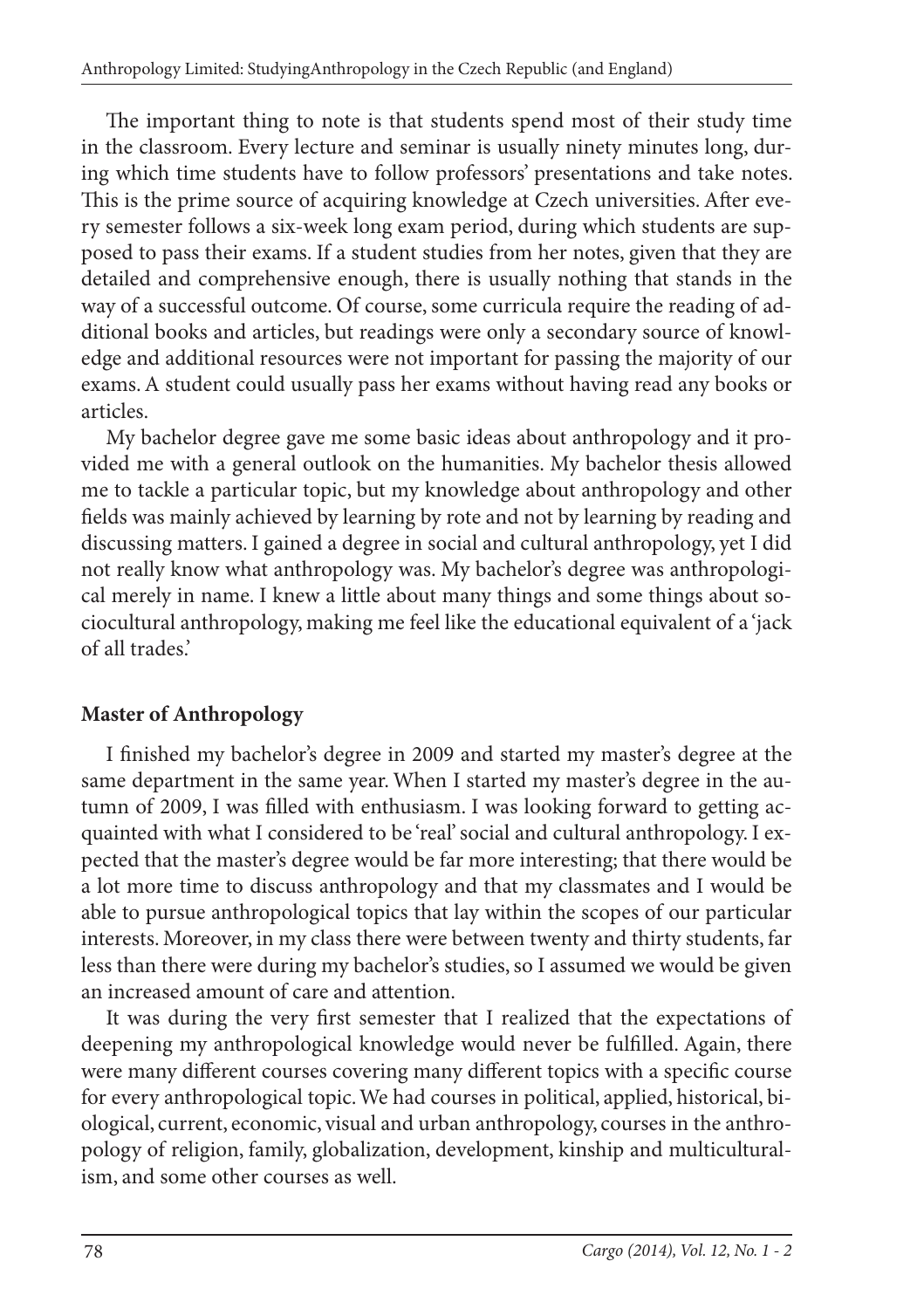I attended twenty-seven courses within two years – around *fourteen courses per year* and *seven per semester*, as well as having to write my master's thesis and pass final exams. The structure of the curriculum was almost identical to the bachelor's curriculum with only one difference; while bachelor courses covered a variety of topics from the humanities, the master's courses covered a variety of topics within anthropology. I did not have time to focus on and pursue my own anthropological interests, because an array of various courses – some interesting to me, some completely not – constantly diverted me. I had the advantage that I had studied my bachelor degree for four instead of three years. During the extra year, I was allowed to enrol in courses from the master's degree in anthropology. So I had passed several of the twenty-seven courses for the MA in advance. This made my master's degree less tense.

In the spirit of fairness, when compared to the bachelor's degree, where sociocultural anthropology represented only a part of my curriculum, the majority of courses during my master's degree were indeed on sociocultural anthropology. During my master's, there were also some really engaging and interesting courses that deepened (rather than broadened) my knowledge, but the number of interesting courses did not exceed five. And when one has to work equally for seven courses per semester, because one has to pass every course in order to graduate, one cannot devote too much time to each of the courses anyway.

I talked to my professors about the structure of both curricula. They told me that the bachelor's degree was supposed to be a conversion degree. In other words, students came from different high schools with different educational backgrounds, resulting in a diverse swarm of students with different levels of knowledge and types of skills. I was from a business academy where I did not learn much about the humanities. As universities are open to anyone who has successfully passed a school-leaving exam, they must in the first place provide all students with some basic knowledge. Anthropological courses themselves cannot go too deep, because many of the students coming to study anthropology have only a vague notion about what anthropology is. Because this was also my case, I understood the professors' contention as reasonable.

The master's degree was supposed to be a conversion degree too. There were students with bachelor's degrees coming from different anthropological and non-anthropological departments. And as all the students did not have the same knowledge about anthropology as the students who had previously graduated at the anthropology department in Gotham, my professors told me that they had to start from scratch. That is what I was told. Again.

This time, the reply did not seem reasonable at all. I had been doing anthropology for six years and I was still at the beginning. No surprise that after having graduated from my MA in the spring of 2011, I felt not only like a 'jack of all trades,' but also like a master of none.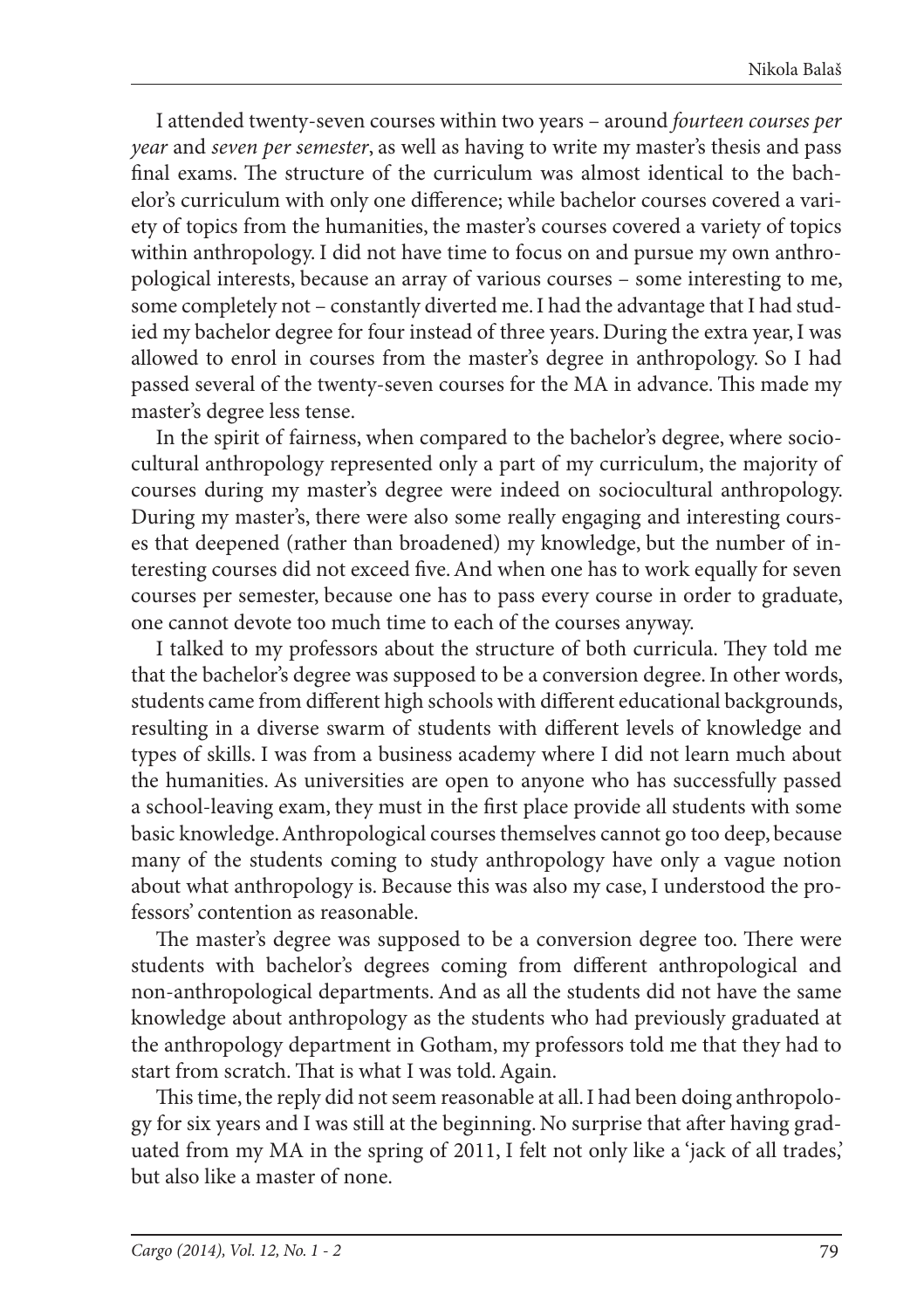## **The Mecca of Anthropology**

After finishing my master's in anthropology, I decided to further pursue my anthropological career by doing a PhD. At the time, I was enjoying anthropology and related disciplines although my knowledge about anthropology was still limited. Before I started my PhD, I had not read many anthropological works.<sup>4</sup> I wanted to get deeper into the discipline of anthropology. I applied at two departments but I was accepted only in Gotham. Department endogamy, or department inbreeding (Rychlík 2014), as I have heard, is quite unusual abroad but is a commonplace in the Czech Republic.

During the first year of my PhD, I applied for an Erasmus scholarship at a department in England (further referred to as Mecca) for a yearlong stay, for which I was subsequently selected. I was very enthused by the fact that I had been selected, because England is one of the cradles of modern anthropology. I thus spent the second year of my PhD in England.

Before I left for Mecca, I clearly saw the problems that the education in anthropology at my home department offered to its students. Nevertheless, after my Erasmus stay, my opinion was cast in a different light. To paraphrase Lévi-Strauss and Rousseau – by meeting the foreign academic, we understand the academic at home.

In Mecca, I was thrown into an absolutely different system. As a doctoral student at my home university, I was allowed to study courses from the regular MA programme in sociocultural anthropology. In England, it takes only one year to obtain one's MA in anthropology. Regular students in Mecca take seven courses in the whole year (that makes no more than four courses per semester), undertake a month-long fieldwork and write their theses during the summer vacation. The fieldwork can be conducted either in England or abroad. It is also possible to obtain funding for fieldwork in a different continent.

In Mecca, I was expected to read a book or a number of articles for every seminar. For example, during one course (they are called *modules* in Mecca) we had to read a different book for each seminar. At one of the modules, we got acquainted with Malinowski's *Argonauts*, the controversy between Margaret Mead and Derek Freeman, we read *The Interpretation of Cultures* and had to read through the two volumes of *Structural anthropology*. We became familiar with some of the crucial topics and authors of twentieth century anthropology from Malinowski to Latour.

Students in Mecca have enough time to do their readings. Every course is usually two hours long. The first half is devoted to professor's presentation, the oth-

<sup>4</sup> To demonstrate the point I checked the anthropological literature I used in my master thesis. The only anthropological authors I quoted were Gellner, Douglas, Geertz, Kuper, Malinowski, Lévi-Strauss and Barth.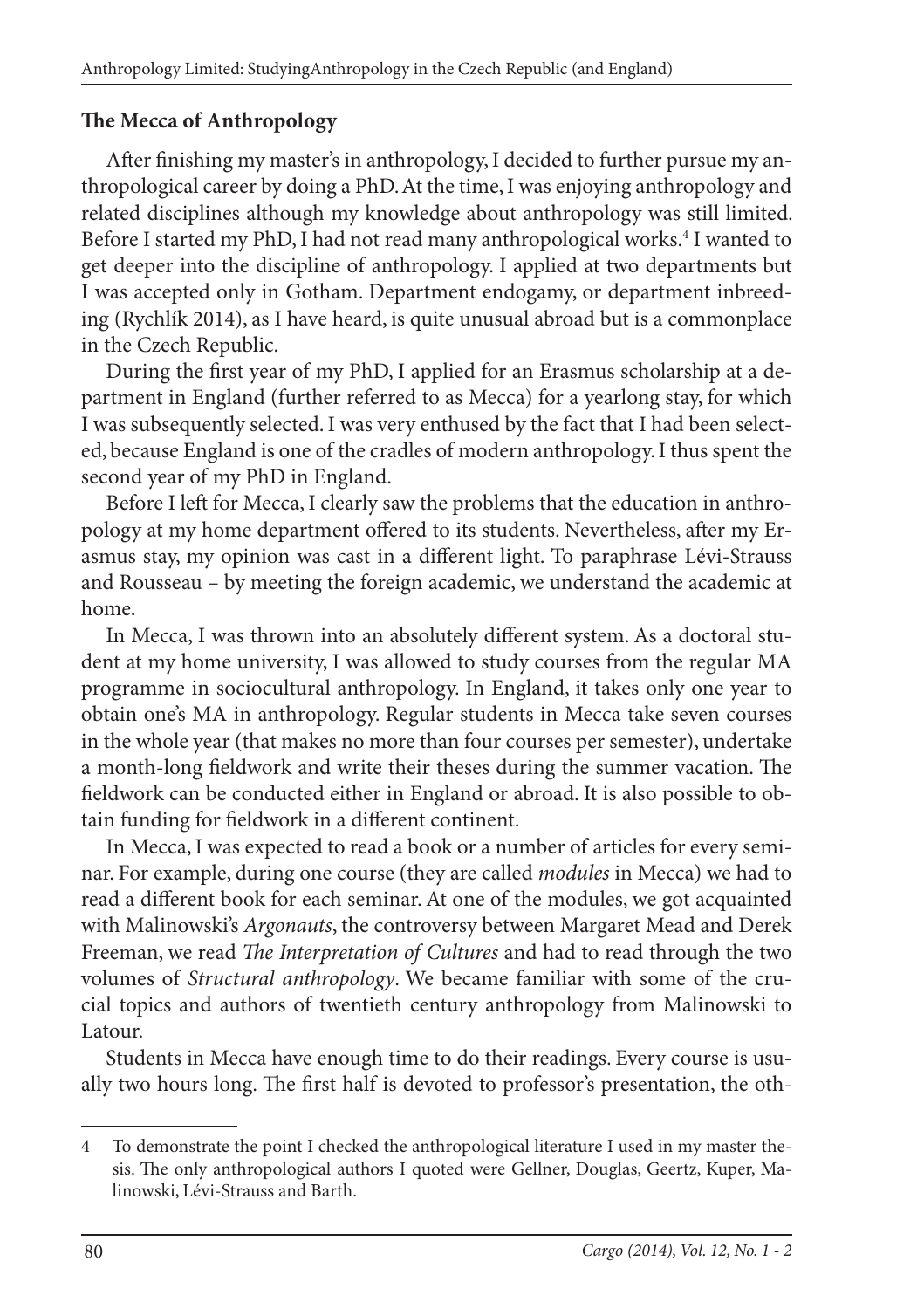er half to students' discussions over the literature. Students in Mecca are evaluated on the basis of writing essays and presenting reports. Contrary to the BA students at the same department, MA students never write tests or go to oral exams. There are no final exams either. This means that students have to spend most of their time in libraries reading books and articles, writing their essays and preparing for seminars.

The educational practice I encountered in England was a far cry from Czech practice. The cultural shock I suffered in England made me ponder the nature of the two systems. My task in the following part will be twofold. I want to highlight the differences and point out weaknesses and strengths of both the systems described.

### **The Two Systems Compared**

There were two interrelated problems in Gotham. The first was that my bachelor and master's curricula were wide in their scopes but, in most cases, lacked depth. The second issue, which follows from the first, was that students had no incentives to read exhaustively. We acquired knowledge from our notes and this was all the knowledge that was important (save for very rare cases) for passing our exams.

A related and most important problem is that anthropology is to a large degree an English-speaking discipline. To take anthropology seriously means that one has to be fluent in English. This presented a serious obstacle for my classmates and me in Gotham. Professors at Czech universities usually complain that students coming to their departments do not have good language competences, but even those who knew English from their previous education had virtually no experience in reading academic texts in English. Anthropology presented a double obstacle – it was in English and, even if we literally understood words and sentences, we did not always understand what they were really about.<sup>5</sup>

I cannot imagine students reading specialised literature without being given some introductory ideas about it, especially if the discipline is in a foreign language. There must be someone who helps students to break the hermeneutic circle and enable them to enter the body of anthropological knowledge. There must be someone who fills the gap of their understanding, shows them the path and blazes the trail; someone, who builds for them the bridge between the terra firma of com-

<sup>5</sup> Indeed there are books about anthropology in Czech and anthropology books translated to Czech, but the number of anthropological works in Czech is negligible compared to the amount of anthropological books published every year in English. An anthropologist who takes her trade seriously cannot rely solely on anthropology books in Czech. The authors translated to Czech are Malinowski, Mead, R. F. Murphy, Benedict, Lévi-Strauss, Geertz, Balandier, Bateson, Turner, Gellner, Eriksen, Holý, Pospíšil, Graeber, Augé and Bourdieu.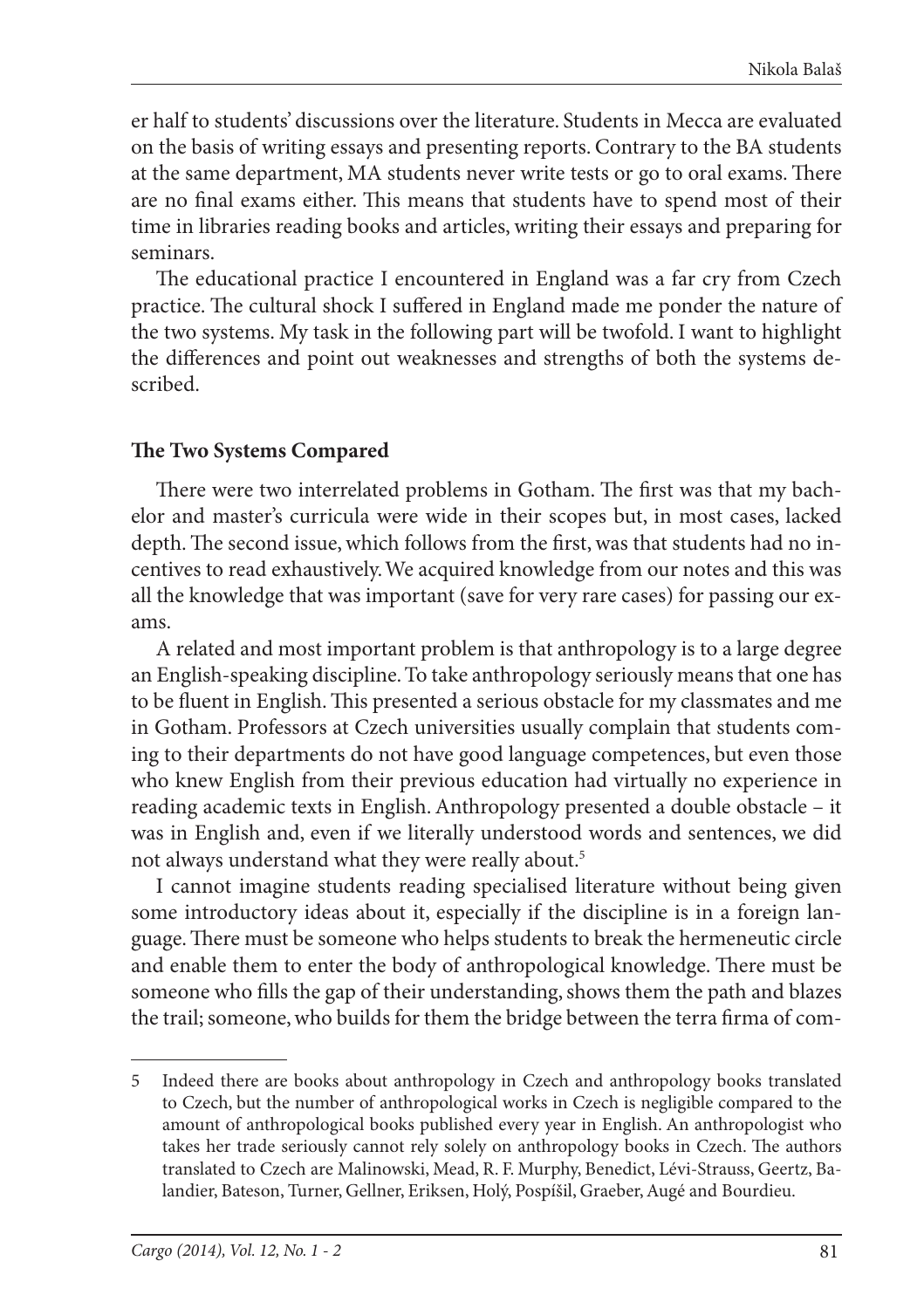mon sense and the seemingly remote island of anthropology. Otherwise, the result is chaos. To present an example, I cannot imagine reading Kant's *Critique of Pure Reason* without being given some prior ideas about it. I bet that if you do not have any ideas about Kant in particular, and about the development of modern philosophy in general, you will not understand the book. And as one American philosopher remarked, you can do philosophy with Kant or against Kant, but never without Kant (cf. Rabinow 1986). And if the example with Kant seems too detached from anthropology, substitute for him Bourdieu and the first *Critique* for *Outline of a Th eory of Practice*.

The example with Kant and Bourdieu is an extreme one. There are books in philosophy and anthropology that are easier to read and to understand, and are even accessible for laypeople. However, understanding one book does not make anyone a philosopher or an anthropologist. What is of crucial importance is not books and articles themselves, but the relations among them; and this is the moment where the guidance of professors is necessary. Professors can recommend related texts and suitable secondary sources, provide students with context, explain key concepts and help students to avoid some frequent mistakes that beginners usually fall victim to.

If I said that the Gotham education was deficient in reading, the Mecca education was deficient precisely in guidance related to reading. I seldom recall a moment in which a professor at Mecca corrected a student's opinion in a seminar. It is a sort of paradox because in Mecca, notwithstanding the enormous amount of time students can spend reading, not many professors help students with shaping and guiding their ideas. I do not mean making fools of students or even humiliating them. I mean giving reasons. That does not necessarily mean that the professor's opinion is a sacred cow. It means that there are established ways of understanding with which one has to be acquainted. As the German philosopher Hans-Georg Gadamer humbly recalls his first attempts at philosophy: "Only when I was older I learnt to keep silent." (Gadamer 2011: 406). Compared to Gotham where professors were never tardy in proving students' judgement wrong, there was no one in Mecca to lecture silence.

Some of my classmates in Mecca, who had not studied anthropology before, often complained about the fact that they did not understand the subject matter. They had problems with understanding concepts or paradigms. During lectures and seminars, we were given some crude notions about anthropologists, their lives and their books, but very little about the ideas and paradigms they represented. I remember that during some lessons students got professorial approval after expressing rather naïve or utterly mistaken ideas.

I wondered why it was that the modules were too general and did not go deeper. In one of the discussions with our professors, we were told that as there were students coming from different backgrounds it is necessary to start with the ba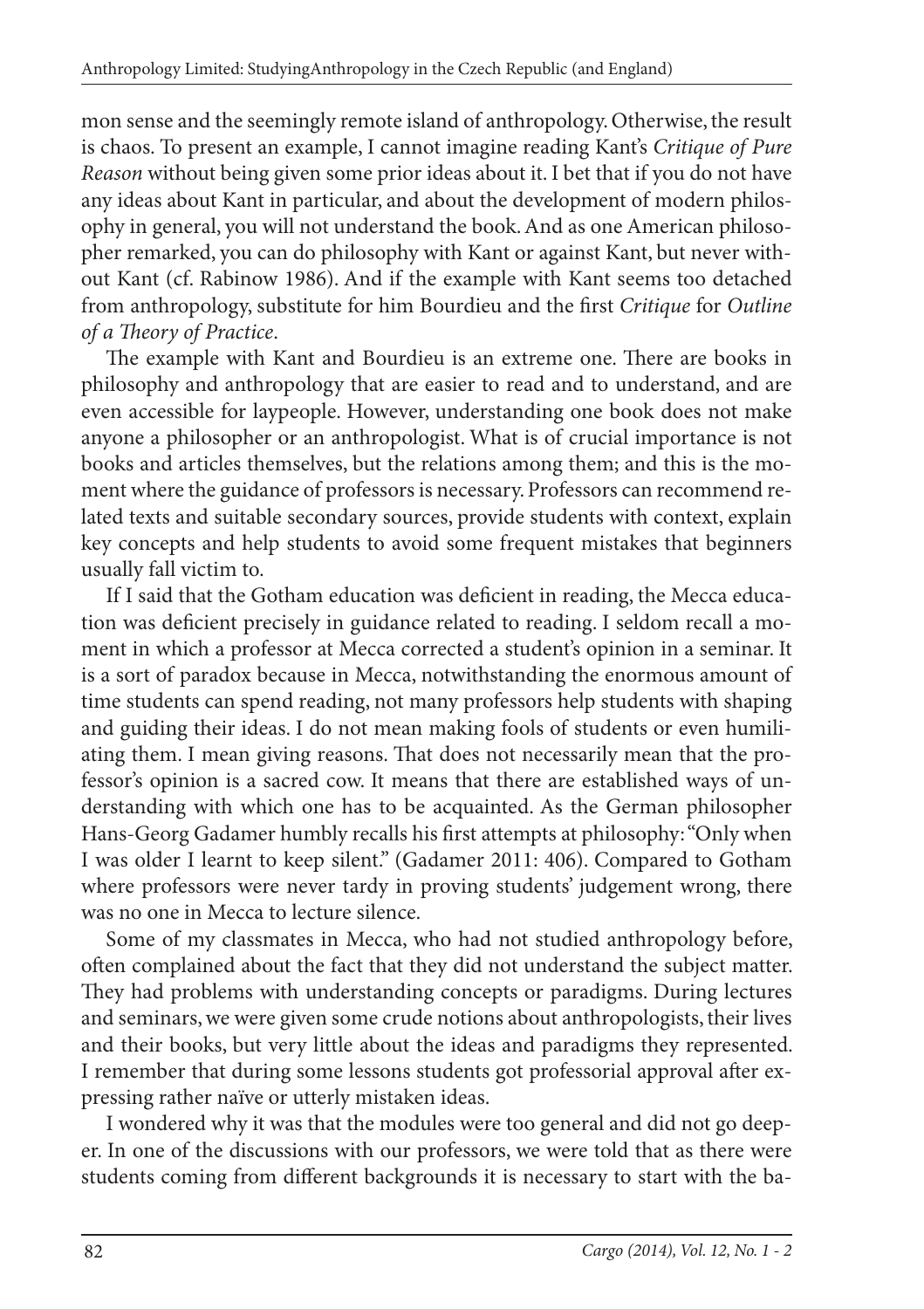sics because the MA degree in anthropology in Mecca was supposed to be a conversion degree…

In contradistinction to Mecca, I attended many interesting and helpful seminars and lectures in Gotham. The advantage of education in Gotham is that it offers students better opportunities to understand the subject matter. It is easier for Gotham students to grasp and understand what and why some authors wrote what they did. The major problem is that students in Gotham do not have ample opportunities to utilize their classroom knowledge by pursuing library knowledge. The result was that we were going over the same ground during many different seminars, hearing lots of things all over again. We did not read much and we were unable to synthesize knowledge from books with knowledge from seminars.

The only chance for a student in Mecca to receive critical comments is by receiving assignment feedback. I must say that I received valuable comments on my essays in Mecca. I had the feeling that my professors had read my assignments and their comments made me reflect on what I had written. In this regard Mecca offers a better discipline when it comes to writing. For any future anthropologist writing essays is a necessary skill that is worth constant cultivation.

In Gotham, where writing essays and a final thesis was a necessary condition for everyone to graduate, no one really taught us how to write. We had no courses in academic writing and we seldom received helpful feedback.<sup>6</sup> It was somehow expected that we would know how to write academic texts. It goes without saying that a student at a university has to have skills in writing. I remember that there were professors who were surprised that students did not know how to cite. Some professors even scolded their students for it because the issue of citing is closely related to the issue of plagiarizing, which is a delicate issue at Czech universities. A paradox is that socio-cultural anthropologists should be the first to note that skill in citing is not a natural capacity of *discipulus vulgaris* and ignorance of Harvard style is not due to the absence of a corresponding gene.

In Gotham, students do not receive much disciplinary training when it comes to writing. The discipline in Gotham has always been rather formal. This can be said of attaining knowledge by rote, as well as of writing without receiving feedback. Students pass exams for exams' sake and write essays because writing essays is an inseparable part of higher education. Sadly, the added value is missing. As Petr Jánský observed, this can be said of Czech higher education in general.<sup>7</sup>

<sup>6</sup> No surprise that a substantial part of the folklore of Czech students is stories about assignments their professors have never read and about funny words and sentences students smuggled into their assignments, which their professors never noticed. A far bigger issue is with so-called shadow scholars (see Dante 2010).

<sup>7</sup> Panel discussion organized by Student society Agora from the Faculty of Education that took place on 28 April 2014 at Faculty of Education of the Charles University.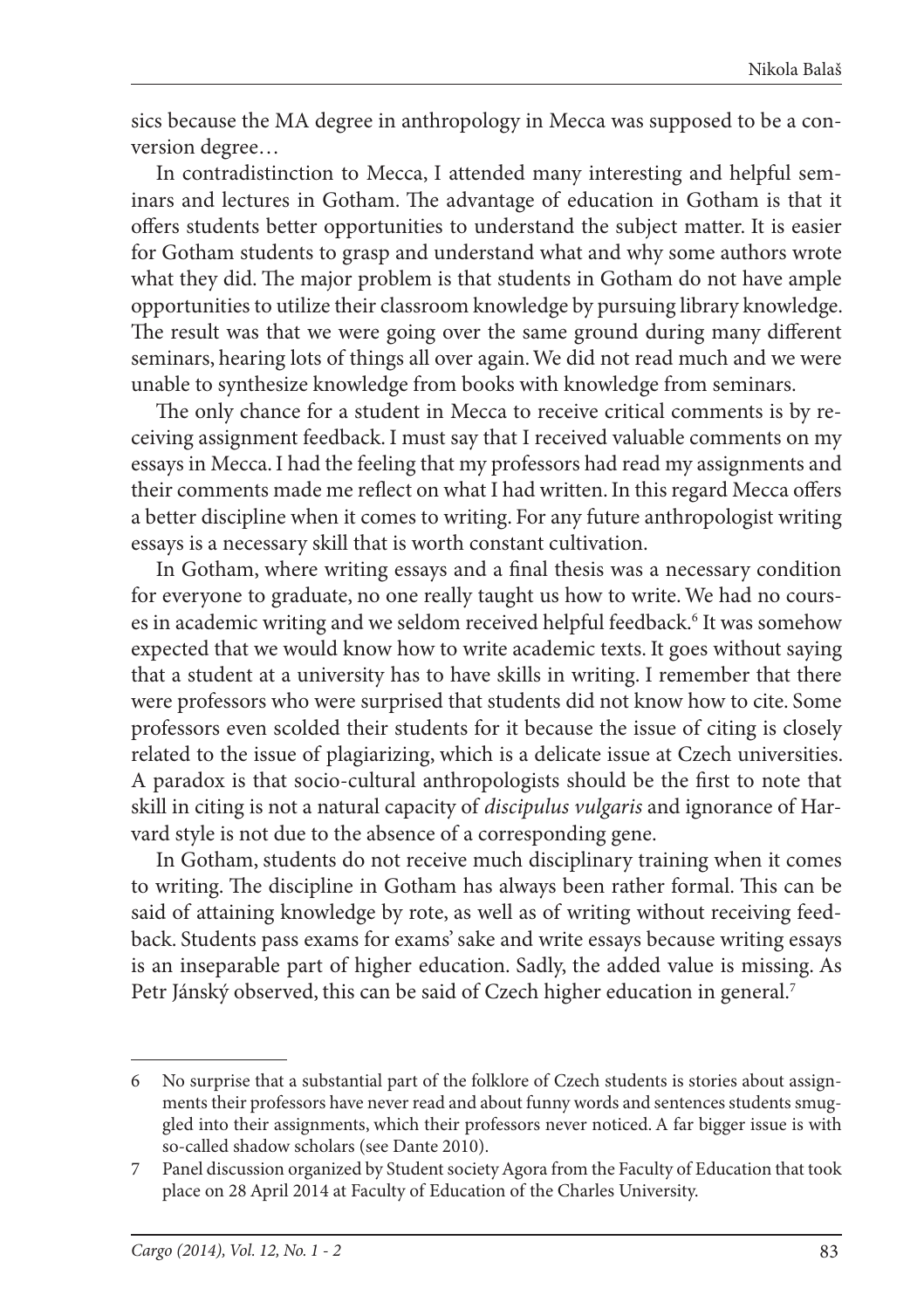The Mecca education was very narrow in its scope and at the same time the education was solely concerned with anthropology and nothing else. Anthropology students in Mecca could devote a lot of time to readings and were also able to write extensively. Students usually had to write one formative assignment (usually one thousand words) and one summative assignment (usually three thousand words) for every course. The focus on writing makes Mecca superior, because it produces better-trained junior academics. The problem about anthropology in Mecca is that the degree is supposed to be a conversion degree and yet it is only one year long.

I remember that our professors in Mecca encouraged us at one of the first classes, saying that our previous education did not matter. We were told the classical anthropological myth: Leach was originally an engineer, Fortes was a trained psychologist, Geertz had a BA in philosophy and Nadel before his academic career pursued a career in music. It is considered as an advantage that a future anthropologist has a background in a different discipline or enterprise. This myth of interdisciplinarity was supplemented by another implicit assumption: what makes an anthropologist of you is not the books you read or the seminars you attend, but the *fieldwork* you carry out. Your fieldwork is where you get your data from and it is also the anthropological *rite of passage*. Fieldwork, preferably a year long, as the tale of Malinowski goes, is the cornerstone of anthropology. Books are always secondary and supplementary.

I find it good for students in anthropology to undergo a month long compulsory fieldwork (it was not compulsory in Gotham). It is good to gain experience in doing fieldwork, but fieldwork is of no use if it is not based on hypothesis, theory or conjecture, regardless of whether these are well established or experimental. Nonetheless, the kind of education based solely on conducting fieldwork and underestimating literature cannot but yield ill results.<sup>8</sup> It is without doubt encouraging for students coming from different disciplines to hear such words, but at the same time anthropologist should not forget what Lévi-Strauss said about training new anthropologists:

"Throughout the entire training, therefore, the theoretical and practical courses would be complemented by compulsory reading, at the rate of some thousands of pages per year; this reading would be checked by various procedures (written summaries, oral précis, etc.) which we cannot describe in detail here. This implies (a) that every institute or school of anthropology must have a library containing copies, in duplicate or triplicate, of a considerable number of works; (b) that, in present circumstances, the student will have to possess, at the outset, adequate knowledge of at least one of the foreign languages which have been most frequently used in recent years by authors of anthropological works." (Lévi-Strauss 1963: 370–371)

<sup>8</sup> For an interesting account of current practice of training new fieldworkers in Poland, see Łukas Kaczmarek and Pavel Ładykowski 2013.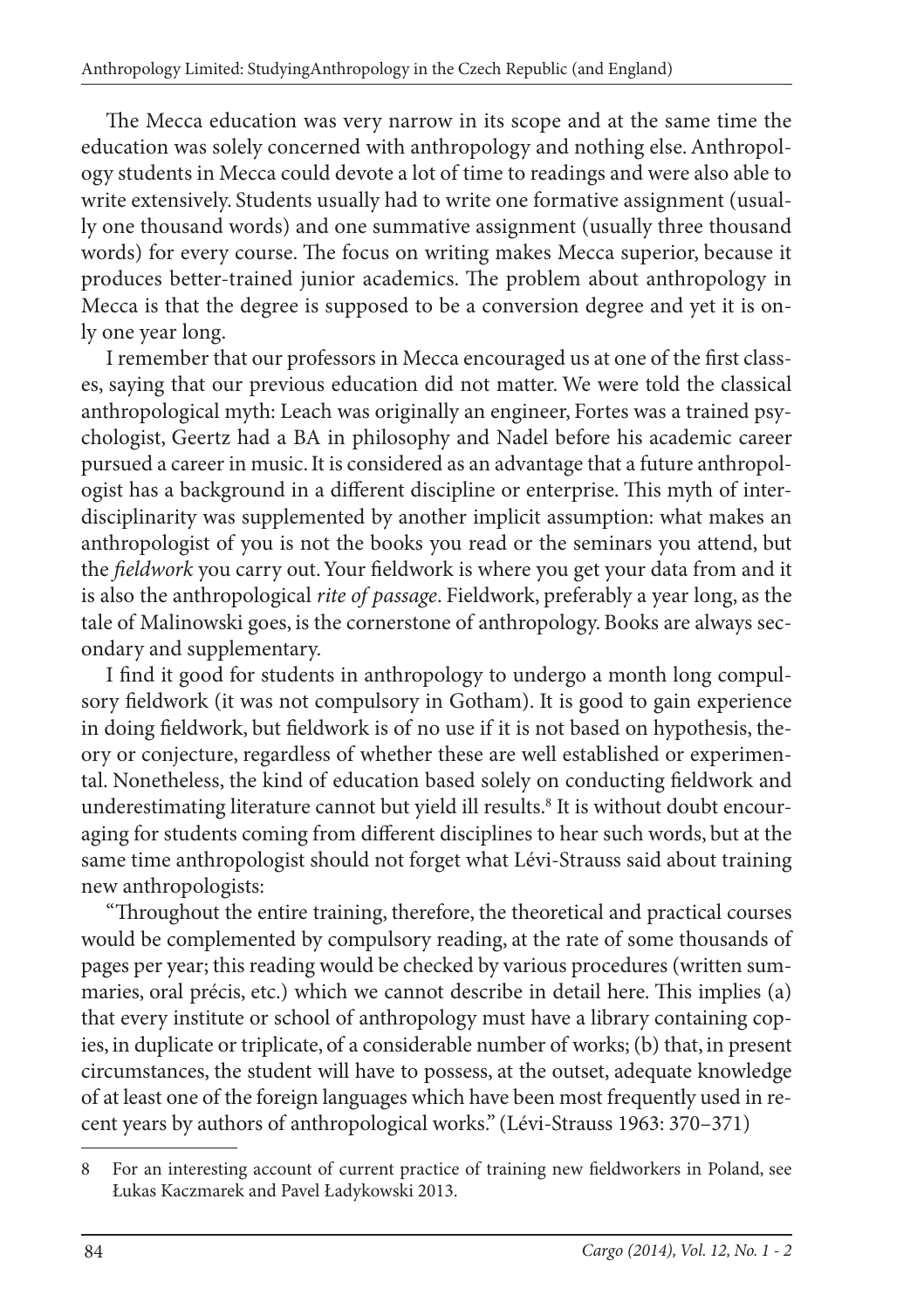I would dare to say that the majority of anthropologists, regardless of their theoretical allegiance, would agree with Lévi-Strauss.

To conclude, therefore, the advantage of Gotham is classroom knowledge and that Gotham also provides students with a general outlook on the humanities. It is akin to the German idea of *Bildung*. This advantage is at the same time its biggest disadvantage, because there is a multitude of courses. Hence, students have little time to read and few opportunities to master writing. At the same time, the interdisciplinary nature of the Gotham curriculum lacks any depth, particularly regarding the core subject of anthropology. I also had the feeling that the structure of the curriculum compelled students to exchange means for ends. Students were more interested in passing courses rather than in learning something new. Unfortunately, for a professional anthropologist it is not *A's* from tests that matter during his or her professional career. Contrary to Gotham, students in Mecca have more opportunities to read and write. There are fewer courses so that students can focus on their subject matter. They also have a possibility to experience their first fieldwork. On the other hand, it is questionable whether one can become converted to anthropology in one year. Mecca professors could also be more helpful in assisting students' understanding.<sup>9</sup> Even if Mecca is closer to excellence, I am afraid that neither of the two offers an excellent education. I am only afraid about what will happen in the coming years if both curricula in question are not reformed.

### **What ought we to do?**

I hear from my friends from different Czech universities that the situation at their departments is not that different from the situation I experienced in Gotham.10 Gotham can thus serve as an example of some of the maladies of Czech anthropological education. If Czech anthropological education wants to improve, it should follow a radical path. The first thing Czech academics have to realize is that written tests and oral exams are rather superfluous for MA students. At the same time, anthropology departments should focus on improving students' hard academic skills – writing, reading and improving their competence in English or some other foreign language. If students are to spend more time writing and reading, departments should lower the number of courses. Students should not take more than four courses per semester. If the teaching faculty feels that students

<sup>9</sup> It would be very interesting to track how the Bologna system shaped and crippled different educational systems in different ways (cf. Liessmann 2010).

<sup>10</sup> One can compare various anthropology curricula at Czech universities: FF UP in Olomouc (http://www.ksoc.upol.cz/pro\_studenty/obor\_kulturni\_antropologie/studium.html), FF ZČU in Plzeň (http://www.antropologie.org/cs/studijni-obory), FF UK in Prague (http://etnologie. ff .cuni.cz/node/118) and FHS UK (http://www.fh s.cuni.cz/antropologie/pro\_studujici/index.php#uzitecne\_odkazy).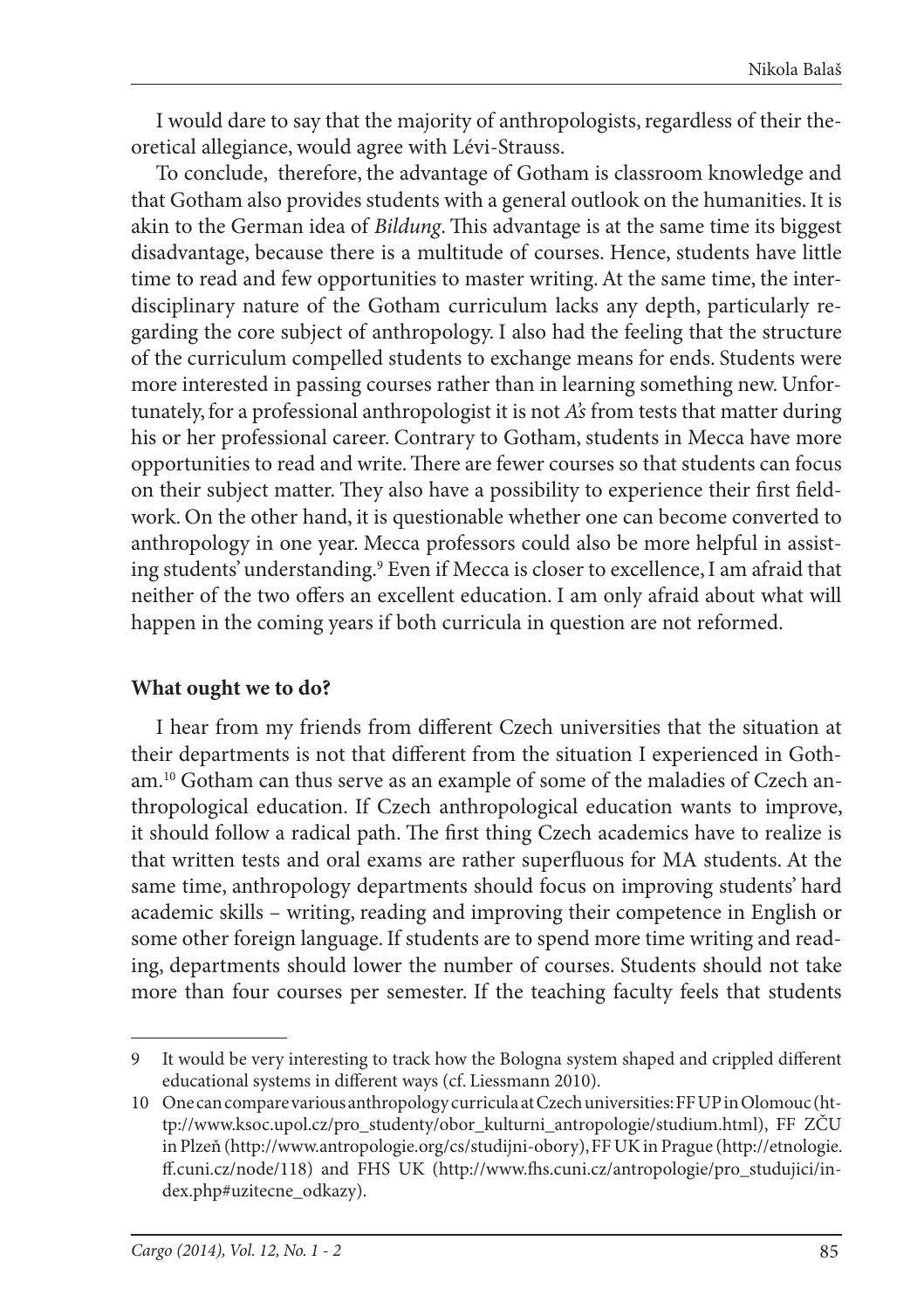ought to know different aspects of social phenomena like economic, cultural, legal, moral, political, aesthetic, religious or many others, one or two compulsory lectures for every student would do enough justice to each of the fields. As Lévi-Strauss said, it is not possible to overwhelm "students with the enormous mass of knowledge which would be necessary in order to do full justice to all these standpoints" (Lévi-Strauss 1963: 369).

It would not be surprising to find that curricula abounding in courses result in higher rates of cheating. As Peter Pabian insists, cheating is to a large degree context-bound (Pabian 2014). It is surprising to find that many professors, with whom I talked in Gotham, judged cheating from a moral standpoint and were unaware of the possibility of cheating being a product of a specific educational context. Coincidentally, professors can be heard to say that many of the students lack intelligence, will to work (or *Sitzfleisch*) and academic skills. Off-record they like to spurn students as lazy and indolent, and not keen enough in reading. Professors sometimes employ the proverb of 'separating the wheat from the chaff.' They suppose that students coming to universities can be divided into two groups – silly students and smart students. The purpose of the university, according to many professors, is to separate the two groups. The proverb, as I see it, should be understood in different terms - there are students who, given appropriate disciplinary training, prove to be good academics, and those who, in the same conditions, do not. As I said, there is not much introduction to the discipline and blaming students serves as a good excuse for one's own inaction and a relinquishing of one's own responsibility. No one denies that academics face their own problems, especially in times when they are expected to fry fish, as David Graeber aptly put it (Graeber 2013).

The lack of concern and subsequent scolding of students can have grave consequences. It is the students on whom the future of anthropology depends, as the American sociologist George Ritzer put it in a nice way in his article about popularizing sociology. One of the ways to make sociology more attractive to the wider public is to educate students in sociological topics and to teach them to think sociologically (Ritzer 1998: 450). Ritzer is aware of the fact that it is not only the students who become academics who are important for the future of his discipline. It is also the majority of students who never pursue the discipline beyond educational boundaries, but who could also enjoy reading academic books. If current professors do not pay attention to their students, the students will not in exchange pay attention to their professors and their cherished discipline.

In my article, I have attempted to show what anthropological education at a particular university looks like from a students' point of view. I have also attempted to show a different educational practice at work and highlight some differences between the two systems. I have argued that neither of the systems is perfect and that it would not go amiss if the academics responsible did something to improve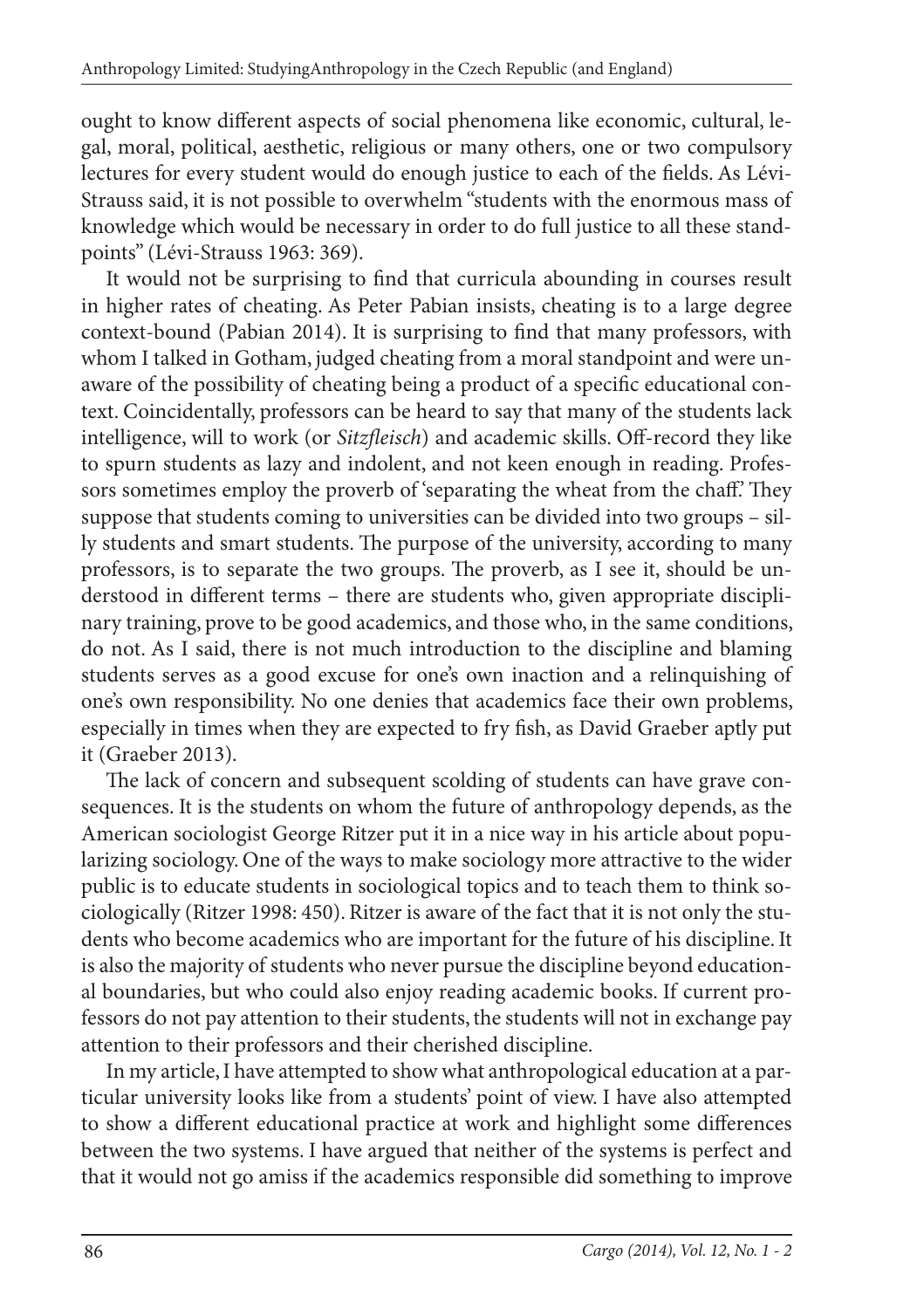them. It is questionable how much both universities represent their corresponding educational systems and how much they are anomalous. This is a topic, which I would like to leave for a subsequent discussion. However, what I do want to argue is that if we are serious in searching for the causes responsible for the limited nature of Czech anthropology, we cannot get far with historical explanations. The founding fathers of Czech ethnography, as well as the socialistic apparatchiks for whom anthropology was but a bourgeois science, are long dead. In this light, historical explanations and an occasional talk about the necessity of interdisciplinarity look more like way of diverting attention from serious topics.

#### **REFERENCES**

- Dante, Ed. 2010. "The Shadow Scholar: The Man Who Writes Your Students' Papers Tells His Story." *The Chronicle of Higher Education*, November 12. http://chronicle.com/article/The-Shadow-Scholar/125329/.
- Gadamer, Hans-Georg. 2011. *Pravda a Metoda II: Dodatky. Rejstříky*. Praha: Triáda.
- Graeber, David. 2013. "On the Phenomenon of Bullshit Jobs." *Strike Magazine* (Summer 2013): 10–11. http://strikemag.org/bullshit-jobs/.
- Hann et al. 2007. "Anthropology's Multiple Temporalities and Its Future in Central and Eastern Europe: A Debate." *Max Planck Institute for Social Anthropology Working Papers 90*. Halle/Saale. http://pendientedemigracion.ucm.es/info/antrosim/docs/Hann\_et\_al\_Anthropology\_Multiple\_Temporalities\_Future\_Central\_Eastern\_Europe\_A\_Debate.pdf.
- Jakoubek, Marek. 2012. "Doslov: Antropologie v České Republice." In *Etnicita a Nacionalismus: Antropologické Perspektivy*. Praha: Sociologické nakladatelství.
- Kaczmarek, Łukasz, and Paweł Ładykowski. 2013. "Ethnographic Training in Borderland: Students Fieldwork, Serendipities, and Tight Limits of Polish University System." *Cargo. Journal for Cultural/Social Anthropology* 10 (1): 99–118. http://cargojournal.org/index. php/cargo/article/viewFile/61/68.
- Lévi-Strauss, Claude. 1963. *Structural Anthropology*. New York: Basic Books.
- Liessmann, Konrad Paul. 2010. *Teorie Nevzdělanosti: Omyly Společnosti Vědění*. Praha: Academia.
- Nešpor, Zdeněk R., and Marek Jakoubek. 2004. "Co Je a Není Kulturní/sociální Antropologie." *Český Lid* 91 (1): 53–80. http://www.jstor.org/discover/10.2307/42639301?uid=373 7856&uid=2&uid=4&sid=21105571178353
- Pabian, Petr. 2014. "Why 'cheating' Research Is Wrong: New Departures for the Study of Student Copying in Higher Education." *Higher Education* (September 6). doi:10.1007/ s10734-014-9806-1. http://link.springer.com/10.1007/s10734-014-9806-1.
- Rabinow, Paul. 1986. "Representations Are Social Facts: Modernity and Post-Modernity in Anthropology." In *Writing Culture: The Poetics and Politics of Ethnography*, edited by James Clifford and Marcus E. Fisher, 234-261. Berkeley, Los Angeles and London: University of California Press.